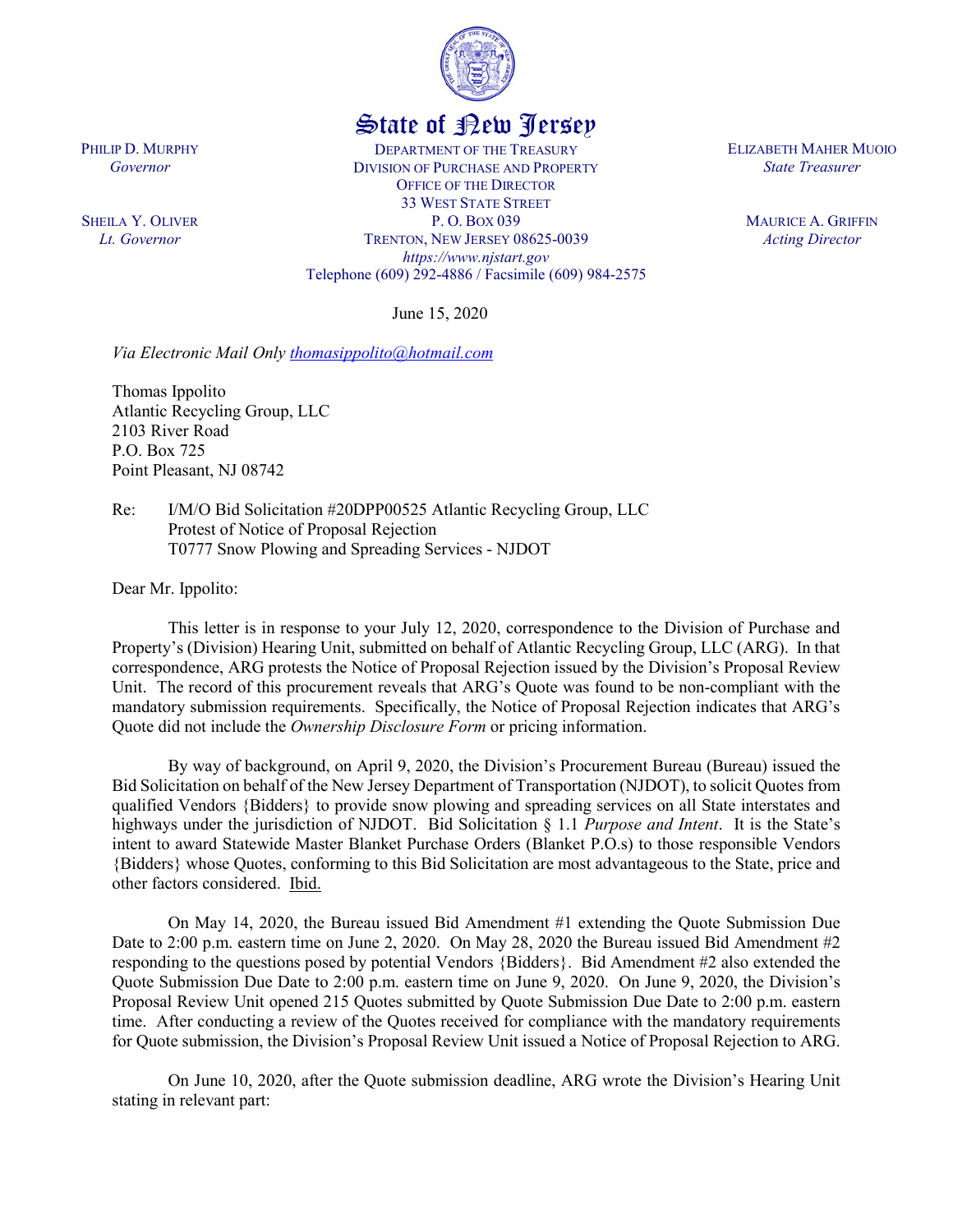We are in receipt of the enclosed Notice of Proposal Rejection for Atlantic Recycling Group, LLC, for the above-captioned bid solicitation which was rejected for the following reasons:

- 1. Missing RFP required certifications, forms, and attachments, as noted: Ownership Disclosure Form
- 2. Missing Pricing Information

Please be advised that we have the following response:

- 1. The Ownership Disclosure Form was submitted with the proposal on 06/07/2020 and we confirmed that it was uploaded. A copy of the disclosure form is enclosed.
- 2. Please inform us as to what pricing information is missing.

With the protest, ARG included a copy of the *Ownership Disclosure Form*.

In consideration of ARG's protest, I have reviewed the record of this procurement, including the Bid Solicitation, the relevant statutes, regulations, and case law. This review of the record has provided me with the information necessary to determine the facts of this matter and to render an informed Final Agency Decision on the merits of the protest. I set forth herein the Division's Final Agency Decision.

Frist, with respect to the submission of the *Ownership Disclosure Form*, the New Jersey Legislature, in implementing N.J.S.A. 52:25-24.2, mandated that a Vendor {Bidder} must supply its ownership information, prior to or with its Quote, to be eligible to enter into a Blanket P.O. with the State. N.J.S.A. 52:25-24.2 states in pertinent part:

> No corporation, partnership, or limited liability company shall be awarded any [Blanket P.O.] nor shall any agreement be entered into for the performance of any work or the furnishing of any materials or supplies, the cost of which is to be paid with or out of any public funds, by the State, or any county, municipality or school district, or any subsidiary or agency of the State, or of any county, municipality or school district, or by any authority, board, or commission which exercises governmental functions, unless prior to the receipt of the bid or accompanying the bid, of said corporation, said partnership, or said limited liability company there is submitted a statement setting forth the names and addresses of all stockholders in the corporation who own 10 percent or more of its stock, of any class, or of all individual partners in the partnership who own a 10 percent or greater interest therein, or of all members in the limited liability company who own a 10 percent or greater interest therein, as the case may be. If one or more such stockholder or partner or member is itself a corporation or partnership or limited liability company, the stockholders holding 10 percent or more of that corporation's stock, or the individual partners owning 10 percent or greater interest in that partnership, or the members owning 10 percent or greater interest in that limited liability company, as the case may be, shall also be listed. The disclosure shall be continued until names and addresses of every noncorporate stockholder, and individual partner, and member, exceeding the 10 percent ownership criteria established in this act, has been listed.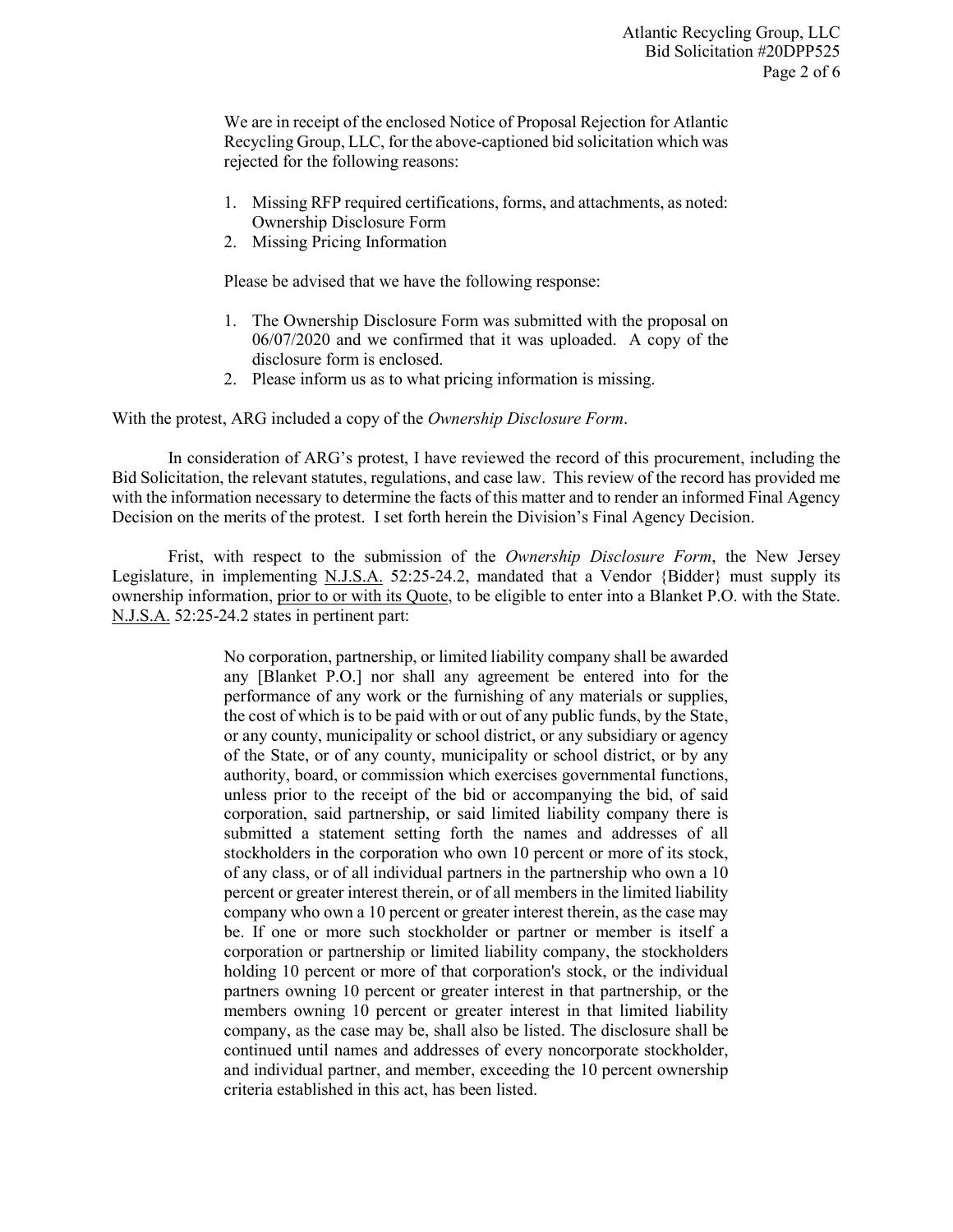Further, the Division's administrative regulations that govern the advertised procurement process establish certain requirements that must be met in order for a Quote to be accepted. Those regulations provide in relevant part that:

> (a) In order to be eligible for consideration for award of contract, the bidder's proposal shall conform to the following requirements or be subject to designation as a non-responsive proposal for noncompliance:

4. Contain all RFP-required certifications, forms, and attachments, completed and signed as required. An RFP may designate certain forms and/or certifications that need not be included in the bidder's proposal but that must be provided by a successful bidder upon request prior to an award of contract;

. . . 6. Include all RFP-required pricing information.

[N.J.A.C. 17:12-2.2(a), *emphasis added*.]

. . .

If the requirements of N.J.S.A. 52:25-24.2 and N.J.A.C. 17:12-2.2 are not met, a Quote must be rejected. These statutes and regulations mandate stringent enforcement to maintain the equal footing of all Vendors {Bidders} and to ensure the integrity of the State's bidding process.

The subject solicitation was comprised of the Bid Solicitation, other documents and mandatory forms which were specifically addressed in Bid Solicitation Section 4.0 *Quote Preparation and Submission*  which states in pertinent part:

> Vendor's {Bidder's} failure to complete, sign and submit the forms in Section 4.4.1.2 shall be cause to reject its Quote as non-responsive.

> [Bid Solicitation § 4.4.1.2 *NJ Standard Bid Solicitation Forms Required With The Quote*.]

Among those forms required to be submitted with the Quote is the *Ownership Disclosure Form* discussed in Bid Solicitation Section 4.4.1.2.1 *Ownership Disclosure Form* which states:

> Pursuant to N.J.S.A. 52:25-24.2, in the event the Vendor {Bidder} is a corporation, limited liability company, or partnership, the Vendor {Bidder} must complete an Ownership Disclosure Form.

> A current completed Ownership Disclosure Form must be received prior to or accompany the submitted Quote {Proposal}. A Vendor's {Bidder's} failure to submit the completed and signed form with its Quote {Proposal} will result in the rejection of the Quote {Proposal} as non-responsive and preclude the award of a Blanket P.O. {Contract} to said Vendor {Bidder} unless the Division has on file a signed and accurate Ownership Disclosure Form dated and received no more than six (6) months prior to the Quote {Proposal} submission deadline for this procurement. If any ownership change has occurred within the last six (6) months, a new Ownership Disclosure Form must be completed, signed and submitted with the Quote {Proposal}.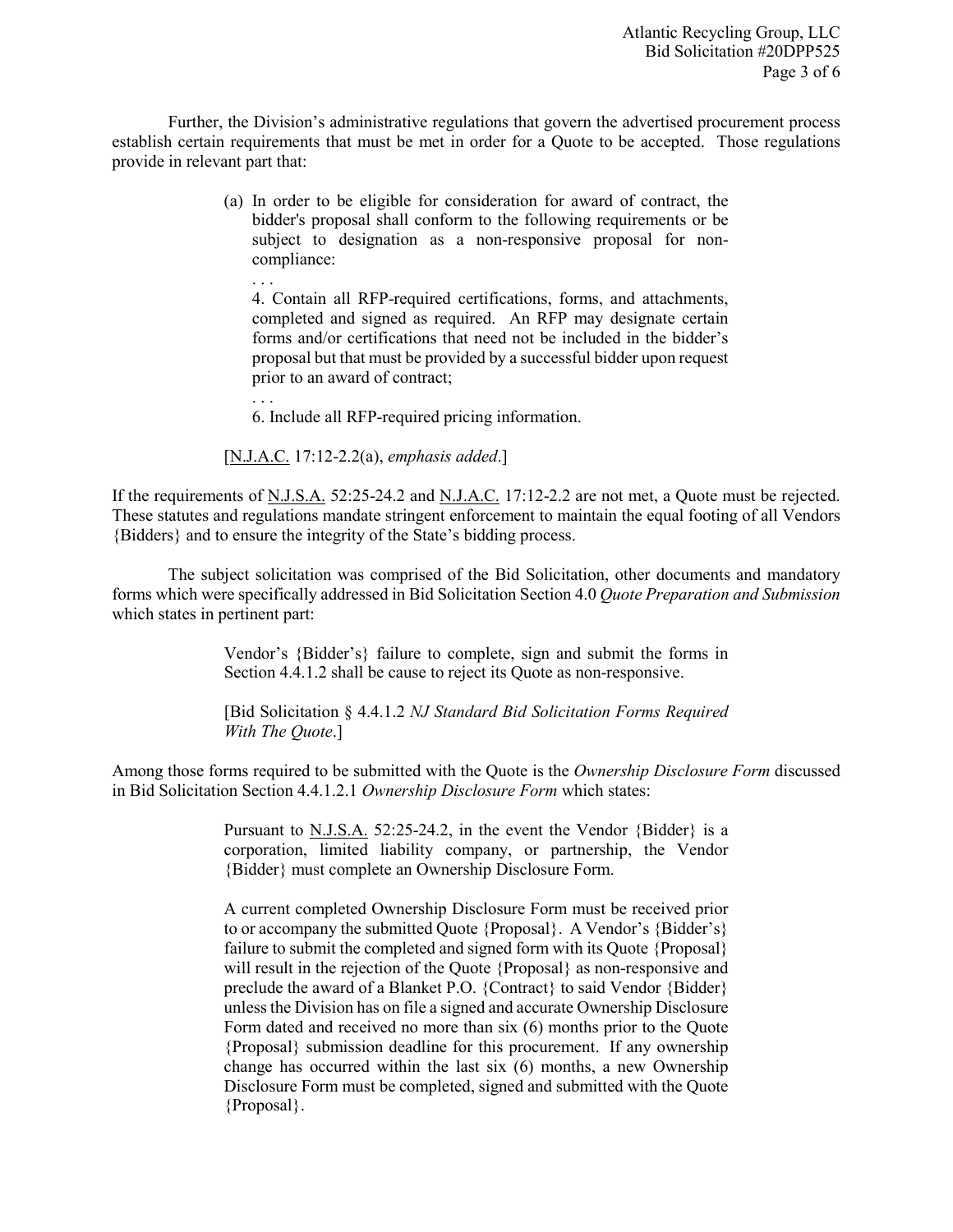Vendors {Bidders} using *NJSTART* to submit a Quote {Proposal} shall make the appropriate certification on the "Maintain Terms and Categories" Tab within its profile by checking the applicable box and, if required, completing and attaching the shortened Ownership Disclosure Form. Vendors {Bidders} not using *NJSTART* to submit a Quote {Proposal} must complete the full Ownership Disclosure Form located on the Division's website. This form is also available in NJSTART (www.njstart.gov).

In order to make this process of complying with the legislative requirement easier, the Division provides to the bidding community with an *Ownership Disclosure Form* to be completed, signed and submitted with the Quote. Unfortunately, the record of this procurement reveals that ARG did not upload the *Ownership Disclosure Form* with its submitted Quote. In fact, as shown in the screenshot below, ARG did not upload any documents to its submitted Quote.

| Quote 00004549 - Atlantic Recycling Group |       |           |                |                               |                            |             |            |           |         |  |
|-------------------------------------------|-------|-----------|----------------|-------------------------------|----------------------------|-------------|------------|-----------|---------|--|
| General                                   | Items | Questions | Subcontractors | <b>Terms &amp; Conditions</b> | <b>Attachments</b>         | Evaluations | Preference | Reminders | Summary |  |
|                                           |       |           |                |                               |                            |             |            |           |         |  |
| <b>Files</b>                              |       |           |                |                               |                            |             |            |           |         |  |
| <b>No File Attachments</b>                |       |           |                |                               |                            |             |            |           |         |  |
| <b>Forms</b>                              |       |           |                |                               |                            |             |            |           |         |  |
|                                           |       |           |                |                               |                            |             |            |           |         |  |
|                                           |       |           |                |                               | <b>No Form Attachments</b> |             |            |           |         |  |
|                                           |       |           |                |                               | Close Window               |             |            |           |         |  |
|                                           |       |           |                |                               |                            |             |            |           |         |  |

As an alternative to the submission of the *Ownership Disclosure Form*, as noted in Bid Solicitation Section 4.4.1.2.1 above, Vendors {Bidders} using *NJSTART* to submit a Quote are required to make the appropriate certification regarding ownership disclosure on the "Maintain Terms and Categories" Tab within its profile. With respect to ownership, Vendors {Bidders} are able to select one of the following descriptors:

|        | Description: N.J.S.A. 52:25-24.2 requires disclosure of the names and addresses of those individuals, partnerships and/or corporations<br>owning a 10% or greater interest in the bidding entity ("interest owners"). Further, if any of these interest owners is itself a partnership<br>or corporation, you must disclose the names and addresses of the interest owners of that partnership or corporation. |
|--------|----------------------------------------------------------------------------------------------------------------------------------------------------------------------------------------------------------------------------------------------------------------------------------------------------------------------------------------------------------------------------------------------------------------|
|        | Please select at most one category value                                                                                                                                                                                                                                                                                                                                                                       |
| Select |                                                                                                                                                                                                                                                                                                                                                                                                                |
|        | The bidder is a non-profit entity and is exempt from the ownership disclosure requirement. See Disclosure of Non-Profit Officers and Directors below.<br>(No Ownership Disclosure form is required.)                                                                                                                                                                                                           |
|        | There are no individuals, partnerships or corporations with a 10% or greater interest in the bidding entity, therefore the bidder is exempt from the<br>ownership disclosure requirement. (No Ownership Disclosure form is required.)                                                                                                                                                                          |
|        | Neither statement is applicable. A current, true and complete Statement of Bidder Ownership on the attached form has been or will be uploaded to the<br>vendor profile prior to the submission deadline and is intended to accompany the bidder's submission.                                                                                                                                                  |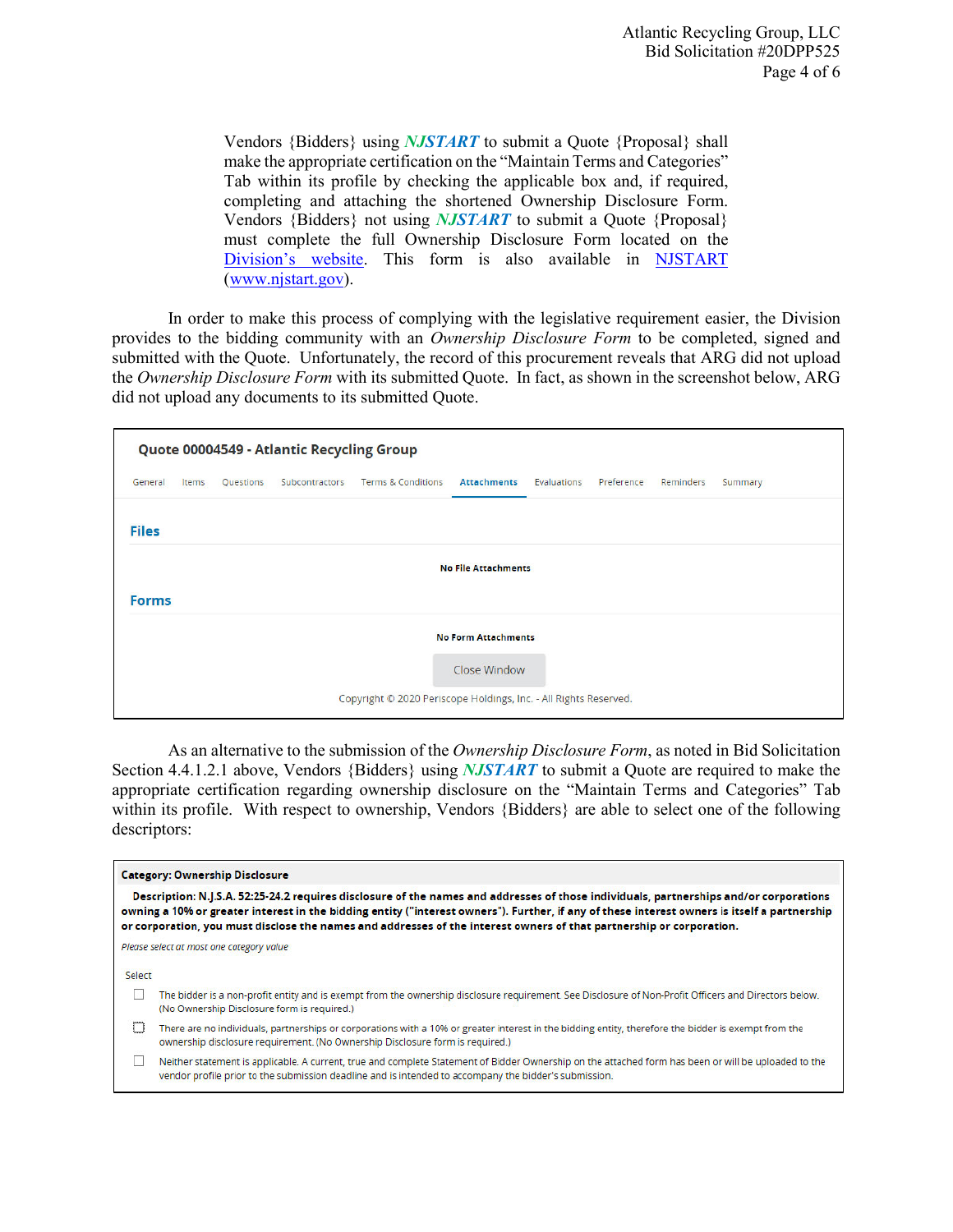As shown in the screenshot below, ARG did complete the Ownership Disclosure category as required. However, ARG's response to the Ownership Disclosure category required that it complete and submit the *Ownership Disclosure Form* either with its Quote or attach the form to its Vendor Profile within *NJSTART*.

| <b>Category: Ownership Disclosure</b>                                                                                                                                                                                                                                                                                                                                                                          |
|----------------------------------------------------------------------------------------------------------------------------------------------------------------------------------------------------------------------------------------------------------------------------------------------------------------------------------------------------------------------------------------------------------------|
| Description: N.J.S.A. 52:25-24.2 requires disclosure of the names and addresses of those individuals, partnerships and/or corporations owning a 10%<br>or greater interest in the bidding entity ("interest owners"). Further, if any of these interest owners is itself a partnership or corporation, you must<br>disclose the names and addresses of the interest owners of that partnership or corporation. |
| Neither statement is applicable. A current, true and complete Statement of Bidder Ownership on the attached form has been or will be uploaded to the vendor profile<br>prior to the submission deadline and is intended to accompany the bidder's submission.                                                                                                                                                  |

As shown in the screenshot below, ARG did not upload the *Ownership Disclosure Form* to its profile.

| Vendor Profile - Atlantic Recycling Group |                                                                  |  |                              |         |                               |                    |                           |  |  |  |
|-------------------------------------------|------------------------------------------------------------------|--|------------------------------|---------|-------------------------------|--------------------|---------------------------|--|--|--|
| Organization Information Users Address    |                                                                  |  | Commodity Codes and Services | Regions | <b>Terms &amp; Categories</b> | <b>Attachments</b> | <b>Vendor Performance</b> |  |  |  |
|                                           | <b>Attachments Information</b>                                   |  |                              |         |                               |                    |                           |  |  |  |
|                                           | No Attachments found for this vendor.                            |  |                              |         |                               |                    |                           |  |  |  |
| <b>Forms</b>                              |                                                                  |  |                              |         |                               |                    |                           |  |  |  |
|                                           | <b>No Form Attachments</b>                                       |  |                              |         |                               |                    |                           |  |  |  |
|                                           | Close Window                                                     |  |                              |         |                               |                    |                           |  |  |  |
|                                           | Copyright © 2020 Periscope Holdings, Inc. - All Rights Reserved. |  |                              |         |                               |                    |                           |  |  |  |

Here, unfortunately, ARG submitted a Quote without the *Ownership Disclosure Form* attached. In reviewing a Quote submitted in response to a Bid Solicitation, the Division does not have the power to waive the legislative requirement that a Vendor {Bidder} provide its ownership information prior to or accompanying the Quote submission. Only the New Jersey Legislature can change a requirement it has mandated. Unfortunately, ARG did not comply with any of the options available to it for the submission of ownership information.

Second, as to the submission of the required pricing information, among those attachments required to be submitted with the Quote is the State-Supplied Price Sheet discussed in Bid Solicitation Section 4.4.5. *State-Supplied Price Sheet*, which stated in relevant part "The Vendor {Bidder} must submit its pricing using the State-Supplied Price Sheet accompanying this Bid Solicitation and located on the "Attachments" Tab." Further, Bid Solicitation § 4.4.5.2 *State-Supplied Price Sheet Instructions,* again reminded Vendors {Bidders} "The Vendor {Bidder} must submit its pricing using the format set forth in the applicable State-Supplied Price Sheet(s) accompanying this Bid Solicitation." However, as noted above, ARG did not uploaded any attachments to its submitted Quote; and therefore, no pricing information was included with the submitted Quote.

The *NJSTART* system does not prevent a Vendor {Bidder} from submitting a Quote without all of the required forms and documents attached as mandated by the specifications. The responsibility for ensuring that all necessary forms and other submittals, are uploaded into *NJSTART* necessarily and appropriately rests solely with the Vendor {Bidder}. Bid Solicitation § 1.4.2 *Vendor {Bidder} Responsibility*. Accordingly, ARG's Quote was properly rejected by the Division's Proposal Review Unit